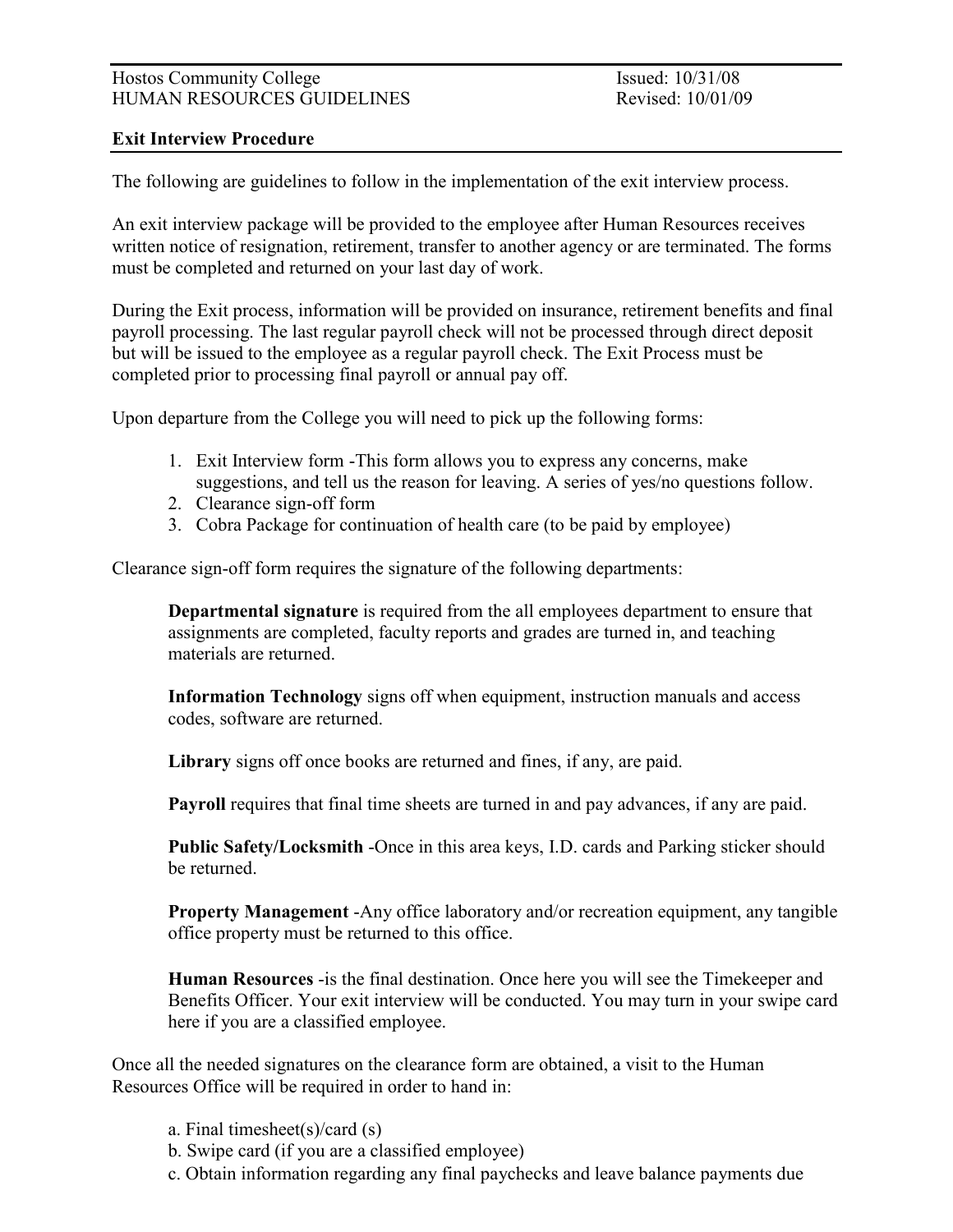### d. Return Exit Interview form

Exit Interviews are confidential and will be used by Human Resources to identify trends as to why people are leaving and which may lead to changes in employment practices designed to improve the City work environment and improve employee retention.

Employees will sign a form indicating they have received the COBRA package and that an exit interview has been conducted.

Please note an exit interview is necessary in order to ascertain that the employee has complied with the College's requirements for termination of services.

All employees are expected to adhere to these procedures.

Contacts

Bridget Sheridan, COA/Timekeeper 718-518-6819, bsheridan@hostos.cuny.edu

Keisha Pottinger, HR Manager/Benefits Officer 718-518-6652, kpottinger@hostos.cuny.edu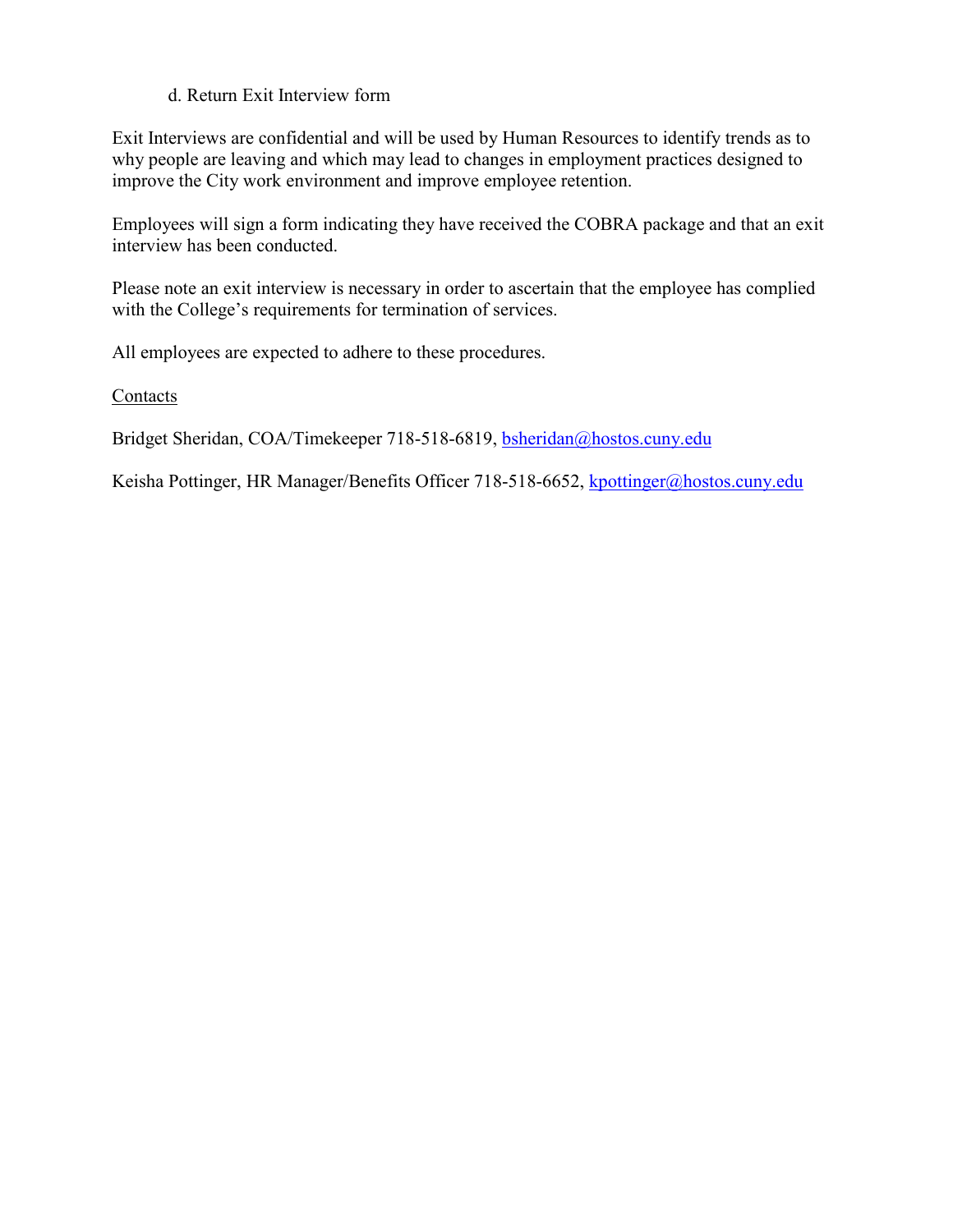### H0STOS COMMUNITY COLLEGE The City University of New York

## EXIT INTERVIEW FORM

| First<br>Last Name                                                                                                |               | Initials |                                                                                                                                  | Social Security Number |
|-------------------------------------------------------------------------------------------------------------------|---------------|----------|----------------------------------------------------------------------------------------------------------------------------------|------------------------|
| <b>Forwarding Address</b>                                                                                         | <b>Street</b> | City     | <b>State</b>                                                                                                                     | Zip Code               |
| Department                                                                                                        |               |          |                                                                                                                                  | Immediate Supervisor   |
| <b>Reason For Separation</b>                                                                                      |               |          |                                                                                                                                  |                        |
| <u>Voluntary</u>                                                                                                  |               |          | Involuntary                                                                                                                      |                        |
| Better job<br>Insufficient pay<br>Relocation<br>Illness<br>Retirement<br>Family<br>Other (Use back if necessary): |               |          | Lack of funds<br>Lack of work<br>End of appointment<br>Non-Reappoint<br>Mandatory retirement<br>Disciplinary *<br>*State reason: |                        |

### Please check the appropriate lines (additional comments may be placed on the back).

|                                                                                                                                             | <b>Yes</b> |  |
|---------------------------------------------------------------------------------------------------------------------------------------------|------------|--|
| 1. Do you feel were properly placed on your job considering your                                                                            |            |  |
|                                                                                                                                             |            |  |
|                                                                                                                                             |            |  |
| 3. Do you feel you received adequate training on your job?<br>Do you feel the workload which you were asked to undertake was<br>Reasonable. |            |  |
| 5. Do you believe you received fair pay for the work you are doing                                                                          |            |  |
| 6. Do you feel the working conditions were good?                                                                                            |            |  |
|                                                                                                                                             |            |  |
| 7. Do you feel your colleagues were cooperative?<br>8. Do you feel you received effective and fair supervision while                        |            |  |
| 9. Do you feel that you were kept properly informed about college                                                                           |            |  |
| 10. Do you feel the promotional prospects would have been good had you<br>stayed.                                                           |            |  |
| 11. Were you satisfied with employee benefits such as sick leave,                                                                           |            |  |
|                                                                                                                                             |            |  |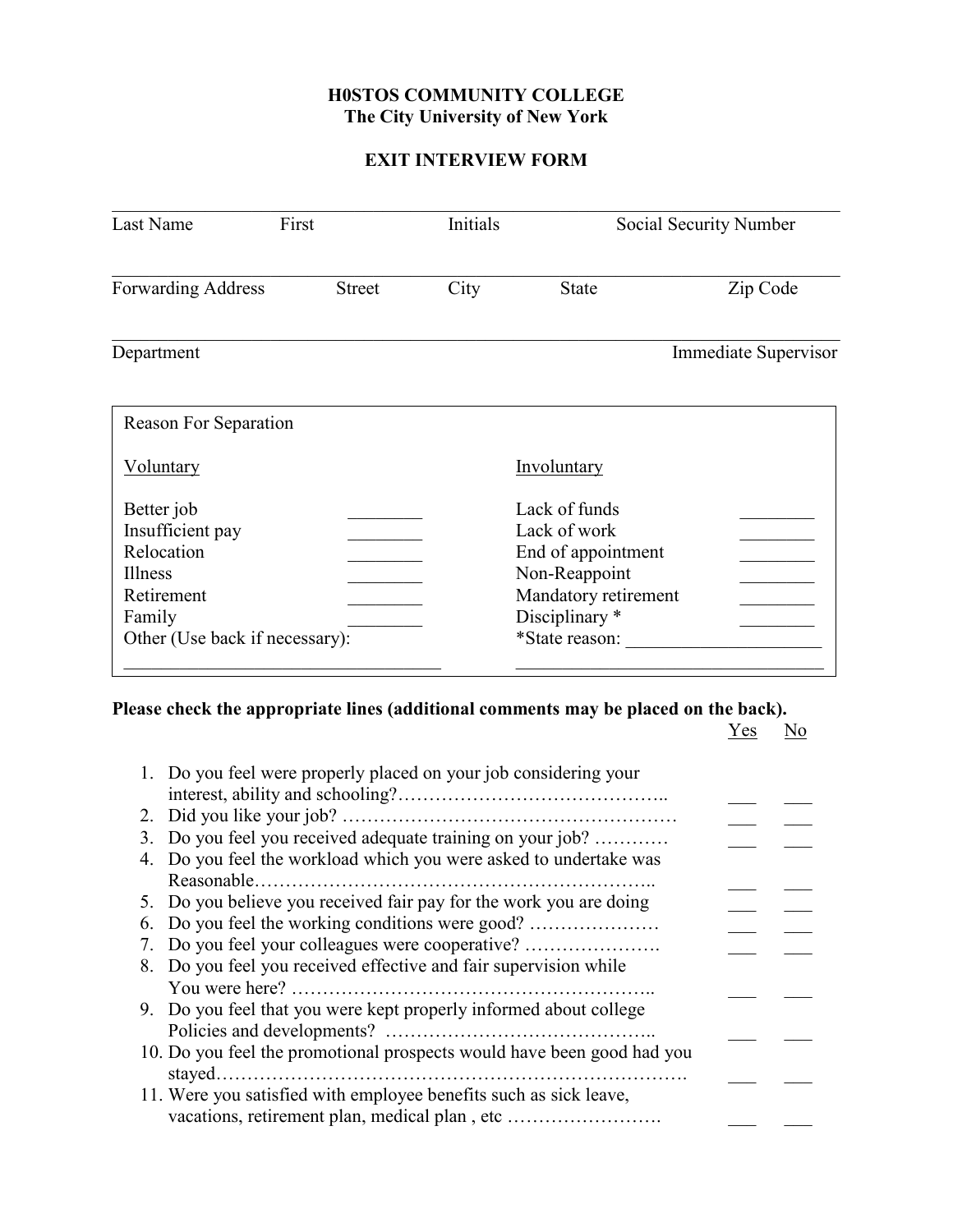| 12. If a friend of yours were looking for a position would you recommend |  |
|--------------------------------------------------------------------------|--|
|                                                                          |  |
|                                                                          |  |

What were your most important reasons for leaving?

What suggestions do you have which will make this college a better place to work?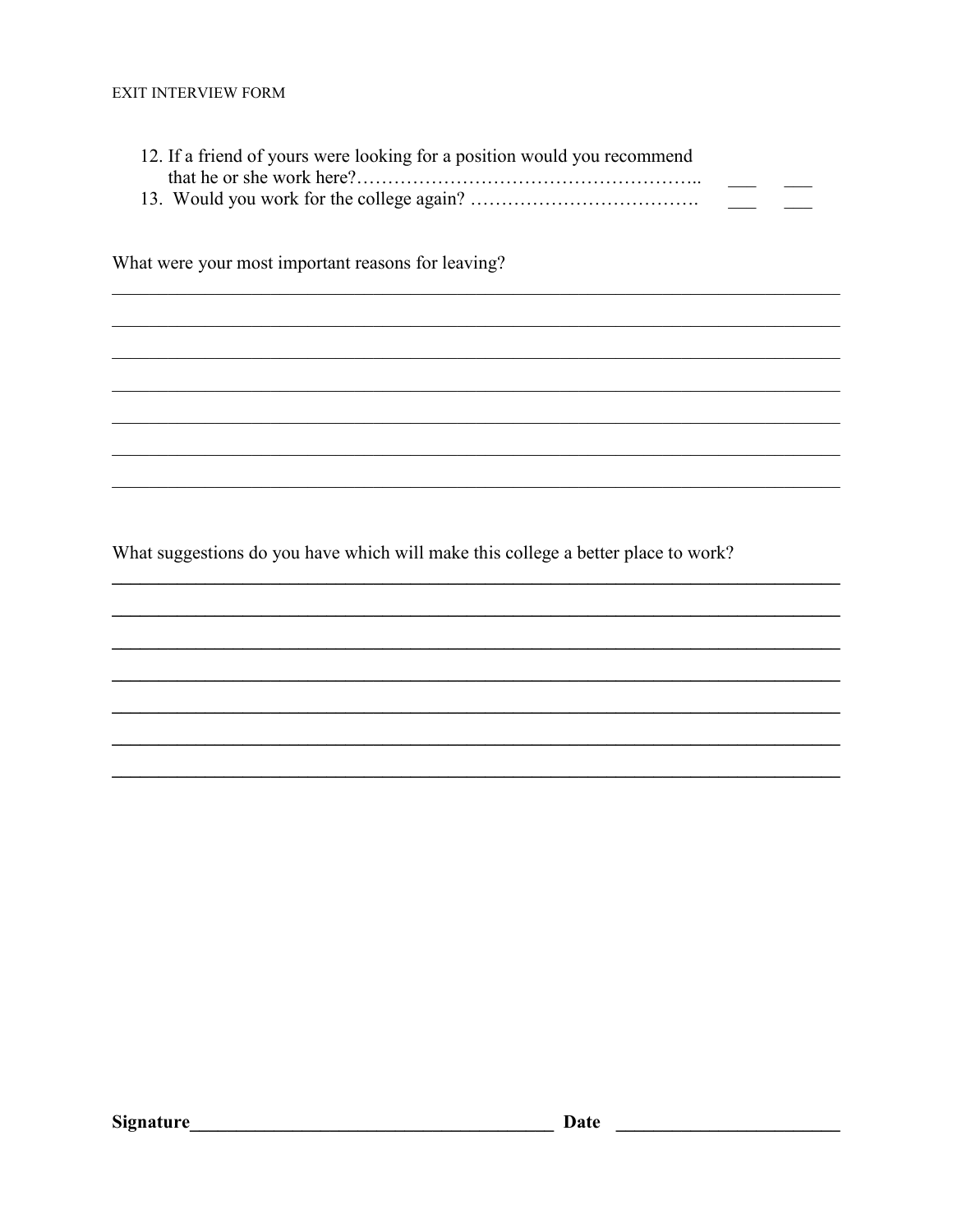### FACULTY & STAFF CLEARANCE SIGN-OFF FORM

| Name                                                                                                                                                               | Title                                            |             |
|--------------------------------------------------------------------------------------------------------------------------------------------------------------------|--------------------------------------------------|-------------|
| Department                                                                                                                                                         | Separation Date                                  |             |
| <b>CLEAREANCES MUST BE OBTAINED FROM THE FOLLOWING AREAS</b>                                                                                                       | PRIOR TO THE RELEASEOF FINAL PAYCHECK            |             |
|                                                                                                                                                                    | <b>SIGNATURE</b>                                 | <b>DATE</b> |
| <b>DEPARTMENT CLEARANCE</b><br>Assignments completed<br>Teaching materials<br>Official department records<br>Department property (cell phones, reports, pins, etc) |                                                  |             |
| Equipment<br>Software<br><b>Instruction manuals</b><br>Access code<br>Other                                                                                        |                                                  |             |
| <b>LIBRARY</b><br>Books due<br>Fines                                                                                                                               |                                                  |             |
| PAYROLL/ACCOUNTING (T-504)<br>Final timesheets<br>Pay Advances                                                                                                     |                                                  |             |
| Keys * (see attached key form and<br>get appropriate signature<br>I.D. Card $*$<br>Parking Sticker                                                                 |                                                  |             |
| <b>PROPERTY MANAGEMENT (G-100)</b><br>Office Laboratory<br>and/or Recreation Equipment                                                                             |                                                  |             |
| <b>HUMAN RESOURCES (B-215)</b><br><b>Benefits</b><br>Exit Interview<br>Final timesheets<br>Swipe Card                                                              |                                                  |             |
| <b>COMPLETED FORM MUST BE RETURNED TO HUMAN RESOURCES OFFICE</b>                                                                                                   |                                                  |             |
|                                                                                                                                                                    | * Lost Keys, ID or swipe cards must be paid for. |             |

HUMAN RESOURCES is the last signature HOSTOS COMMUNITY COLLEGE The City University of New York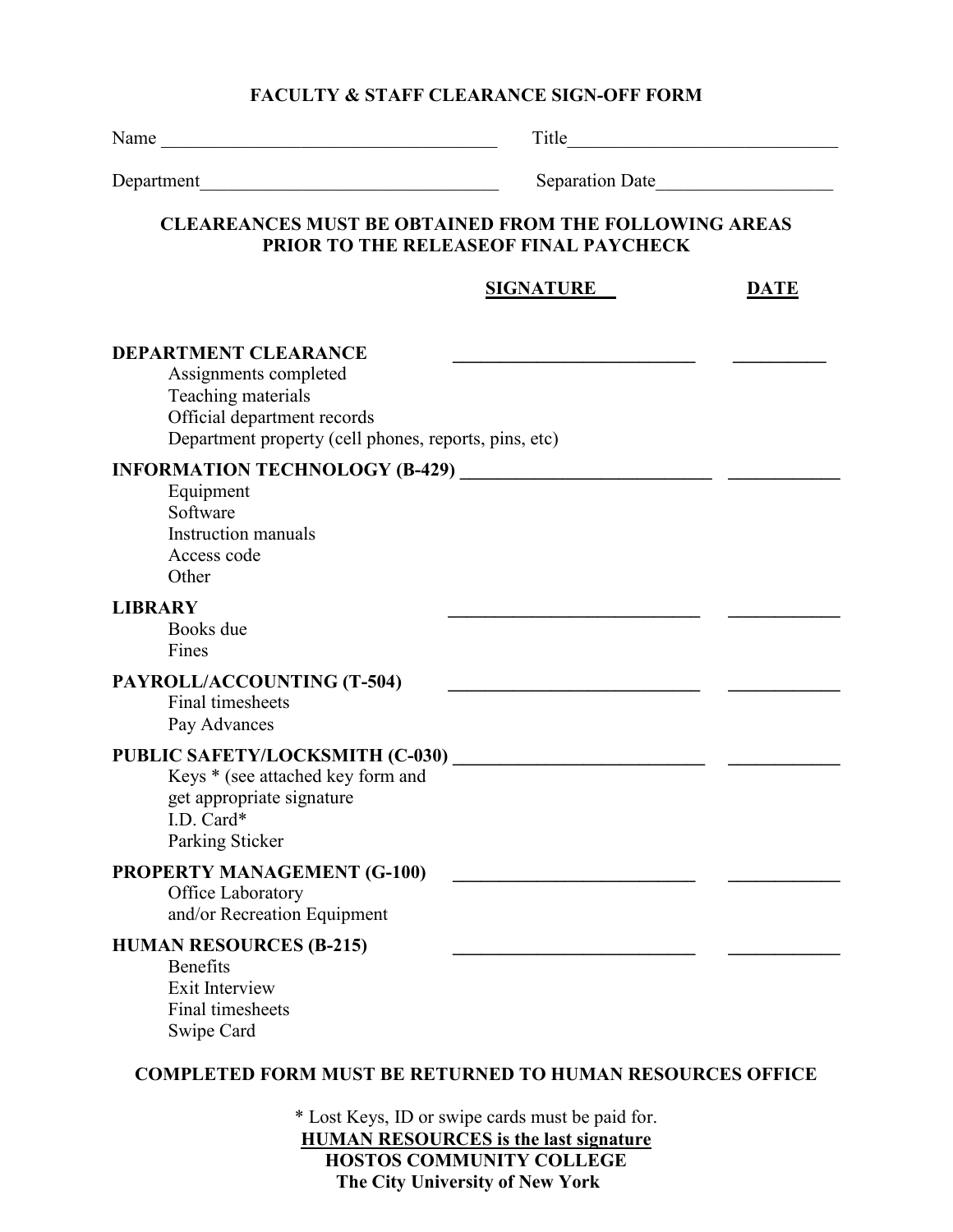#### M E M O R A N DU M

TO: \_\_\_\_\_\_\_\_\_\_\_\_\_\_\_\_\_\_\_\_\_\_\_\_\_\_\_\_\_\_\_\_\_\_\_\_\_ FROM: Keisha Pottinger, Human Resources Manager RE: Continuance of Health Coverage DATE:

New York City Health Benefits Program ends because of the qualifying event that is checked below as of \_\_\_\_\_\_\_\_\_\_\_\_. However, if you wish to maintain health coverage, you will need to complete the enclosed COBRA package within sixty days (60) of removal from payroll, and mail it directly to your health carrier. Cost for health coverage under this plan would be borne by you.

For employee:

Change in employment status — termination.

Change in employment status — reduction in working hours.

You are eligible for continuing coverage for a period of up to:

18 months (for covered employees, as well as their spouses and dependents) for loss of coverage due to termination or reduction of hours.

29 months (for covered employees who are disabled at any time during the first 60 days of COBRA coverage, and for spouses and dependents (disabled or not)).

\_\_\_\_\_\_ 36 months (for spouses and dependents) for loss of coverage due to employee's death, a divorce or legal separation, or Medicare entitlement.

\_\_\_\_\_\_ 36 months (for dependent children) for loss of dependent child status, having reached the age of  $\qquad$  (maximum age of coverage under the company's plan).

If you have any questions, please feel free to call me at (718) 518-6652.

Thank you.